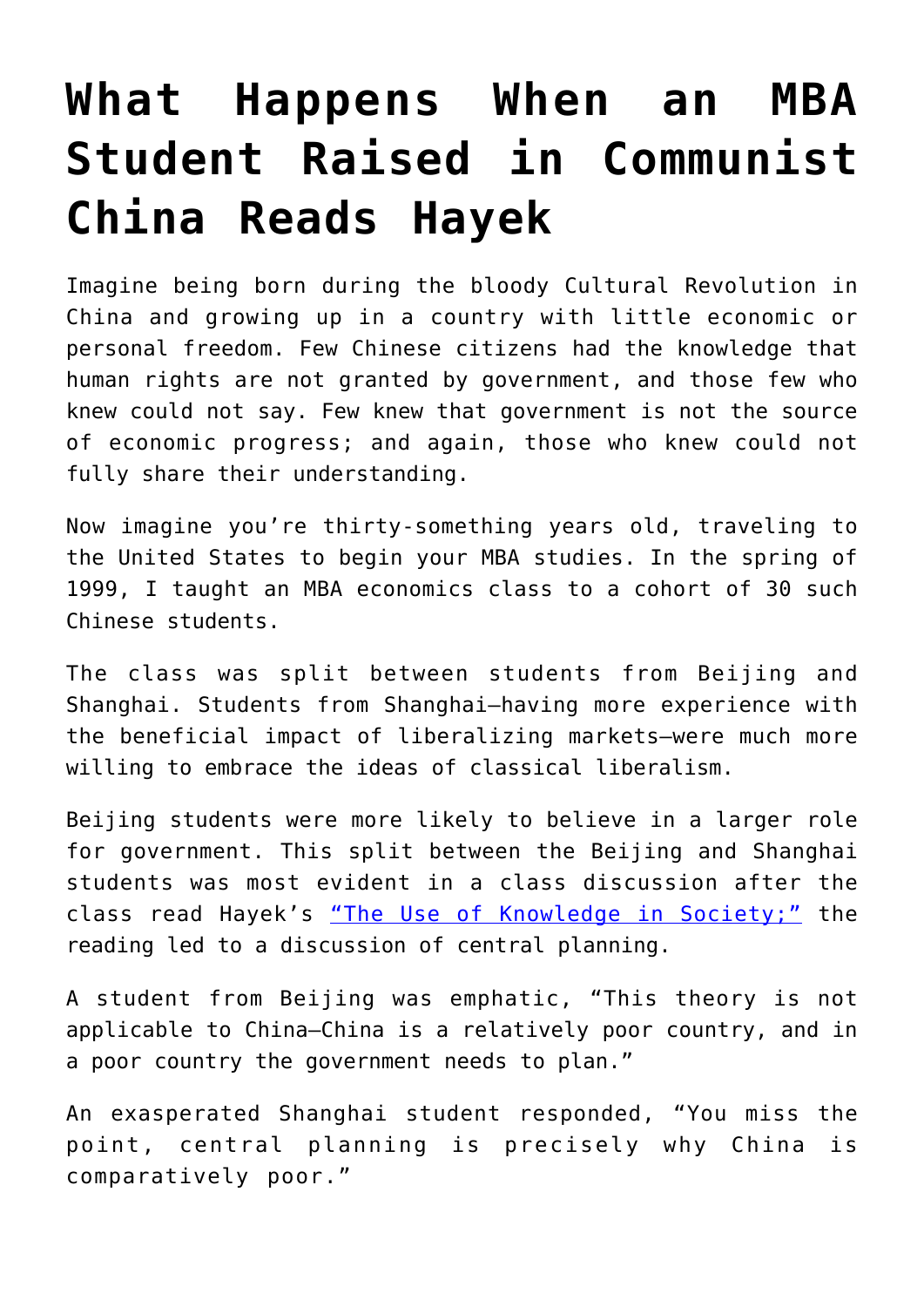Hayek's ideas were so provocative that soon the entire class had joined in; the two factions began shouting at each other in Mandarin. Someone, concerned about the din, called campus security. The students lowered their voices, but Hayek's ideas had left their mark. I feel certain those students carry an indelible memory of that class.

## **The Light Goes On**

Recently, sorting through a box of former student essays, one written by a student in that 1999 class captured my interest. Almost twenty years later, as I read this student's essay, I was still spellbound by his clarity.

The essay writer observed, "I was always amazed by the great wealth the United States has created over such a short period of history compared to that of China." Formerly, he attributed the success of America to, "its abundant natural resources, its youth and talented population coming from all over the world."

The Chinese government, he explained, had ready excuses for its failures: "On the other hand, I ascribed China's slow progress to its scarce natural resources, the burden of its long history of feudalism and poor education of the population. My view was quite similar to what our government explained to us."

Over the course of the semester, the student recounts how he came to see "individuals are the source of the nation's greatness, not the government."

His studies of Hayek, Mises, Kirzner, and Rothbard gave him a fresh lens to examine, with a critical eye, the Chinese Constitution. He saw its foundation, placing the powers of government before the rights of individuals, was the exact opposite of the basis of the American Constitution. The founding principles of the Chinese Constitution, not scarce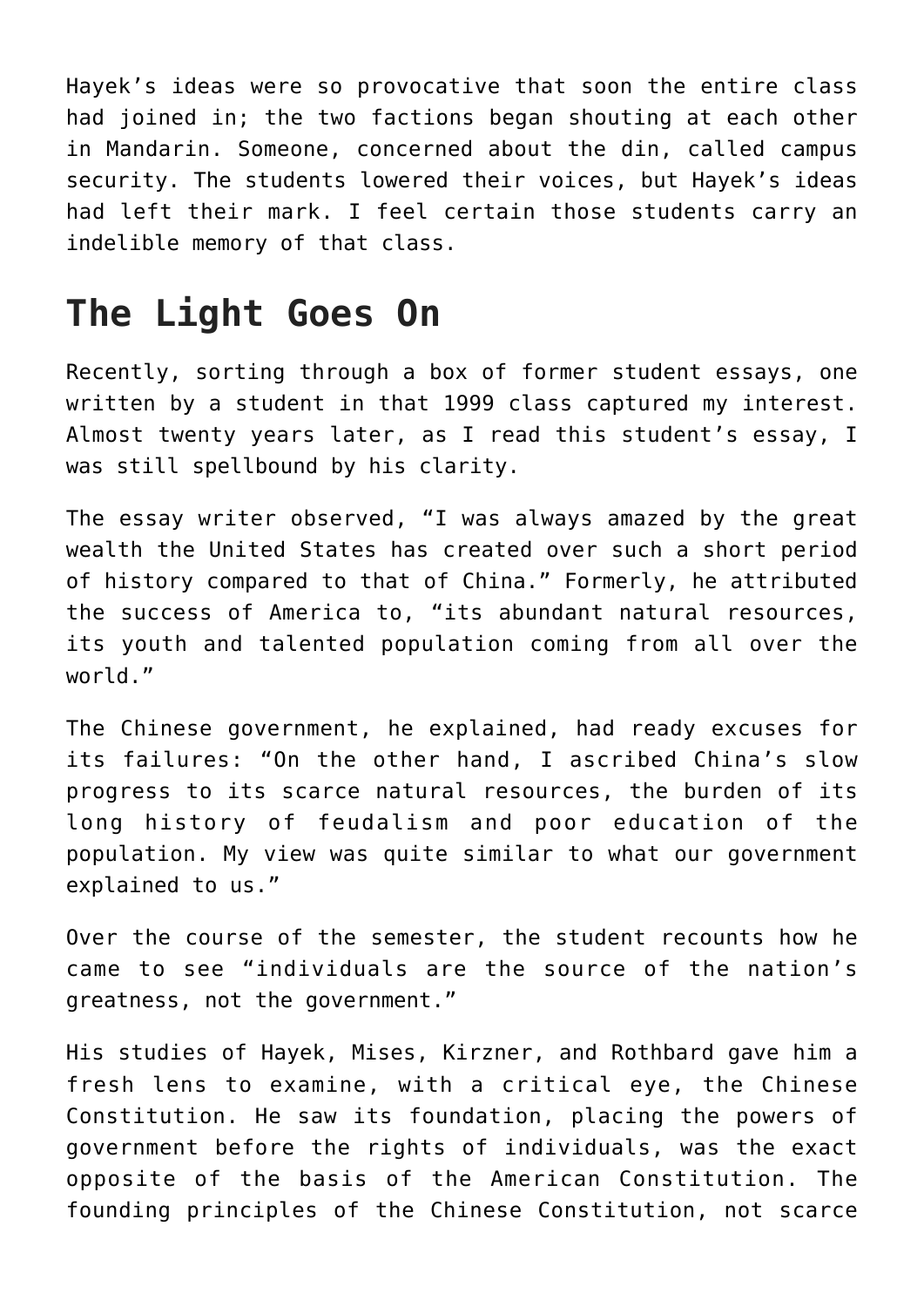resources, were at the heart of China's difficulties.

Article 1 of the [Chinese Constitution](https://en.wikisource.org/wiki/Constitution_of_the_People%27s_Republic_of_China) states the Chinese system is socialistic: "The socialist system is the basic system of the People's Republic of China. Sabotage of the socialist system by any organization or individual is prohibited." Article 1 also introduces the oxymoronic concept of a "democratic dictatorship" which will guide the country.

The Chinese Constitution stipulates some rights for the people. For example, Article 35 seemingly grants freedom of speech: "Citizens of the People's Republic of China enjoy freedom of speech, of the press, of assembly, of association, of procession and of demonstration."

However, any freedoms granted are meaningless, as they are taken away in the catch-all Article 51; "The exercise by citizens of the People's Republic of China of their freedoms and rights may not infringe upon the interests of the state, of society and of the collective, or upon the lawful freedoms and rights of other citizens."

Despite Articles 38 and 39 guaranteeing "The personal dignity of citizens…[and that] the home of citizens of the People's Republic of China is inviolable," there was no freedom to oppose Mao's murder of millions of Chinese citizens, since to do so would infringe on the "interests of the state."

There is no freedom in China today to oppose appointment for life for President Xi Jinping. The Chinese Constitution was recently amended to elevate the supremacy of "Xi Jinping Thought on Socialism with Chinese Characteristics for a New Era" for guiding the nation.

"Xi Jinping Thought," permeates everything, including [religion](https://www.washingtonpost.com/news/worldviews/wp/2017/11/14/jesus-wont-save-you-president-xi-jinping-will-chinese-christians-told/?utm_term=.16a77807a5d0) and the arts. Recently China's top actors and directors were [sent for training](https://www.washingtonpost.com/news/worldviews/wp/2017/12/01/china-sends-its-top-actors-and-directors-sent-back-to-socialism-school/?utm_term=.82a3094d13c9) on how to "extol our Party, our country, our people and our heroes."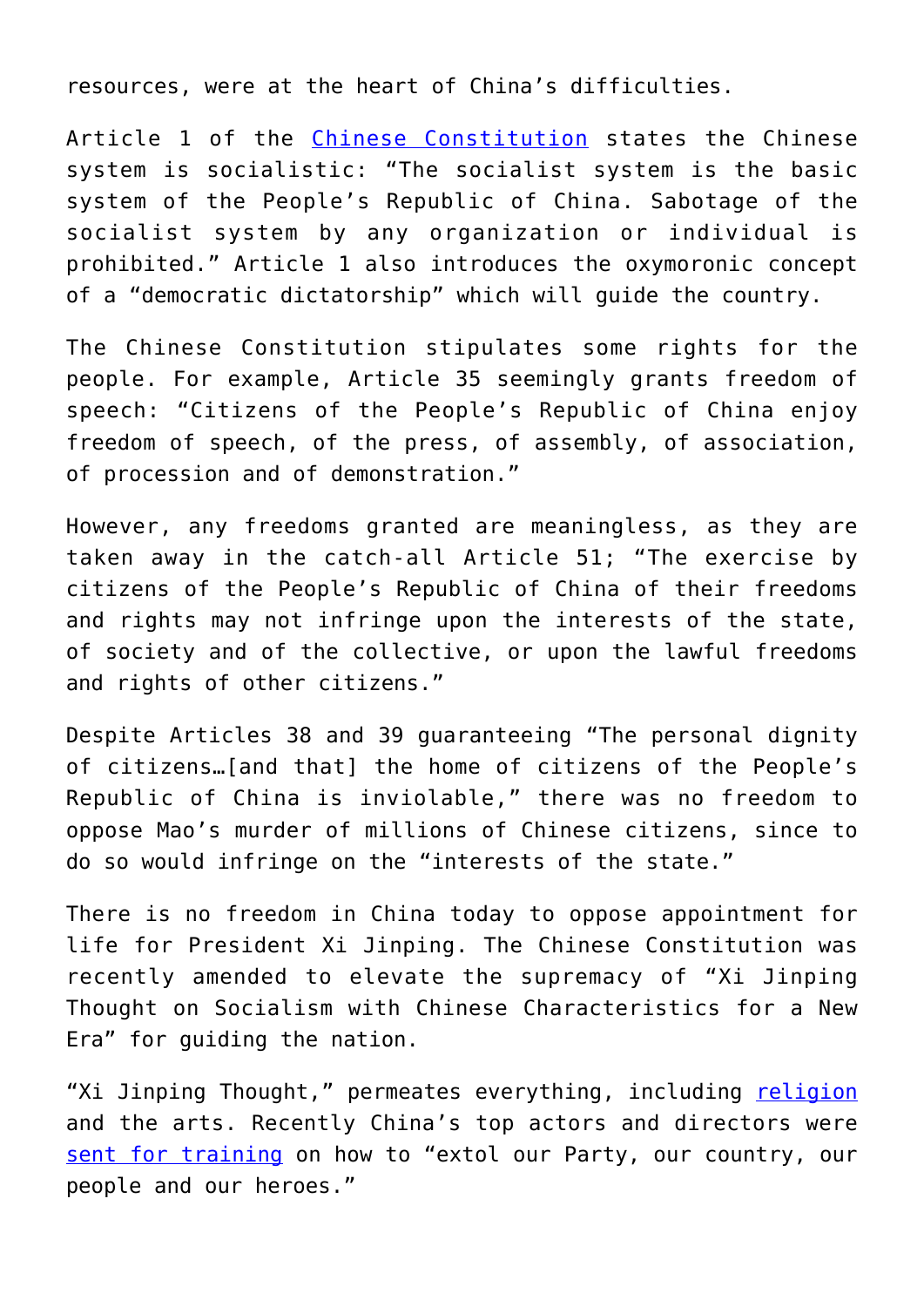In other words, the interest of the "socialist state" as led by Xi is paramount. There is no freedom when the interest of government comes first.

Article 51 places society and the collective above individuals. Today on American college campuses, would students who advocate for the prohibition of "hurtful" speech feel right at home with China's Constitution?

I can imagine my former student shouting at contemporary American students: Do you have the slightest idea of the hard-won freedoms you are clamoring to surrender?

## **The Revolutionary Basis of America**

The 1999 class of Chinese students grasped—perhaps more than many Americans—the gift that America's founders bequeathed to humanity. That human rights are self-evident, unalienable, and originated in individuals is a powerful idea that struck, as another student in that class put it, like "a lightning bolt across my long-closed mind."

For the essay writer and many in his class, Jefferson's immortal words were sacred: "We hold these truths to be selfevident: that all men are created equal; that they are endowed by their Creator with certain unalienable rights; that among these are life, liberty, and the pursuit of happiness."

Rose Wilder Lane, in her book *[The Discovery of Freedom](https://mises.org/library/discovery-freedom)*, brilliantly explains the uniqueness of the American idea. From Lane's work, the essay writer quoted: "This revolutionary basis is recognition of the fact that human rights are natural rights, born in every human being with his life, and inseparable from his life; not rights and freedoms that can be granted by any power on earth."

Lane continues,

*The true revolutionary course which must be followed toward a*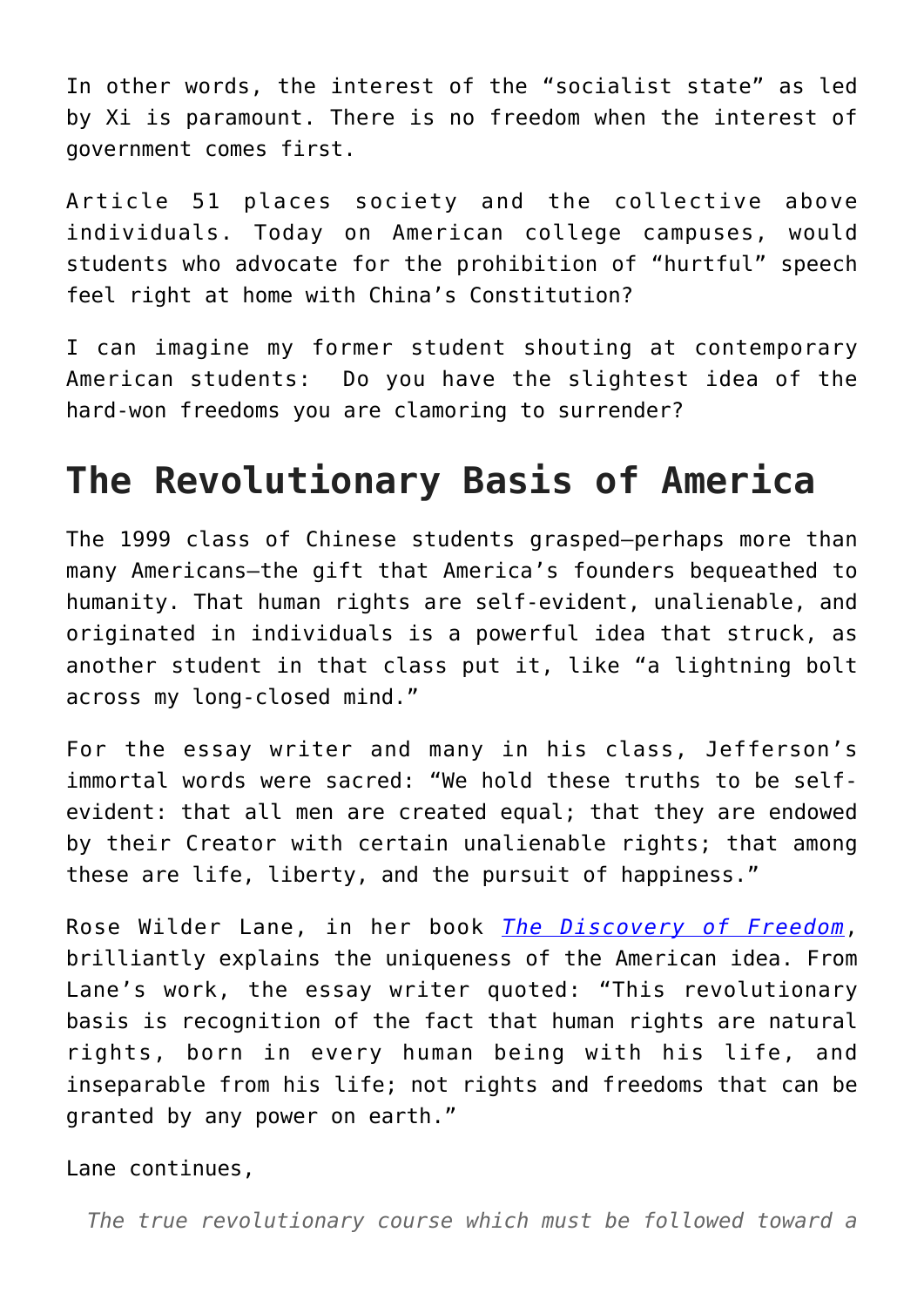*free world is a cautious, experimental process of further decreasing the uses of force which individuals permit to Government; of increasing the prohibitions of Government's action, and thus decreasing the use of brute force in human affairs.*

No doubt, my former student is dismayed that the authoritarian Xi is increasing the use of government force in China.

## **Planning Is Counterproductive**

The Chinese students in that 1999 economics class began their MBA studies much like the essay writer who explained, "I had trouble conceiving of an economic or social order that is not deliberately made for a specific purpose." "Government planning," it seemed to him, was needed "to bring order and coordination to otherwise chaotic economic conditions."

Reading Hayek's, "The Use of Knowledge in Society" convinced him otherwise. He wrote, "Central planning ignores its impossible knowledge requirements. It demanded that all the fragments of knowledge existing in different minds be brought together in one mind, a feat requiring that single mind process knowledge far in excess of what anyone could ever comprehend."

The student realized, quoting Hayek from his book [Law,](https://www.amazon.com/Law-Legislation-Liberty-Mirage-Justice/dp/0226320839) [Legislation and Liberty, Vol. 2](https://www.amazon.com/Law-Legislation-Liberty-Mirage-Justice/dp/0226320839), there is no need to agree on aims: "The Great Society arose through the discovery that men can live together in peace and mutually benefiting each other without agreeing on the particular aims which they severally pursue."

After reading Kirzner and Mises, the student wrote,

*Pure profit opportunities emerge continually as errors are made by market participants in a changing world… Only through this process of error detection and correction within the*